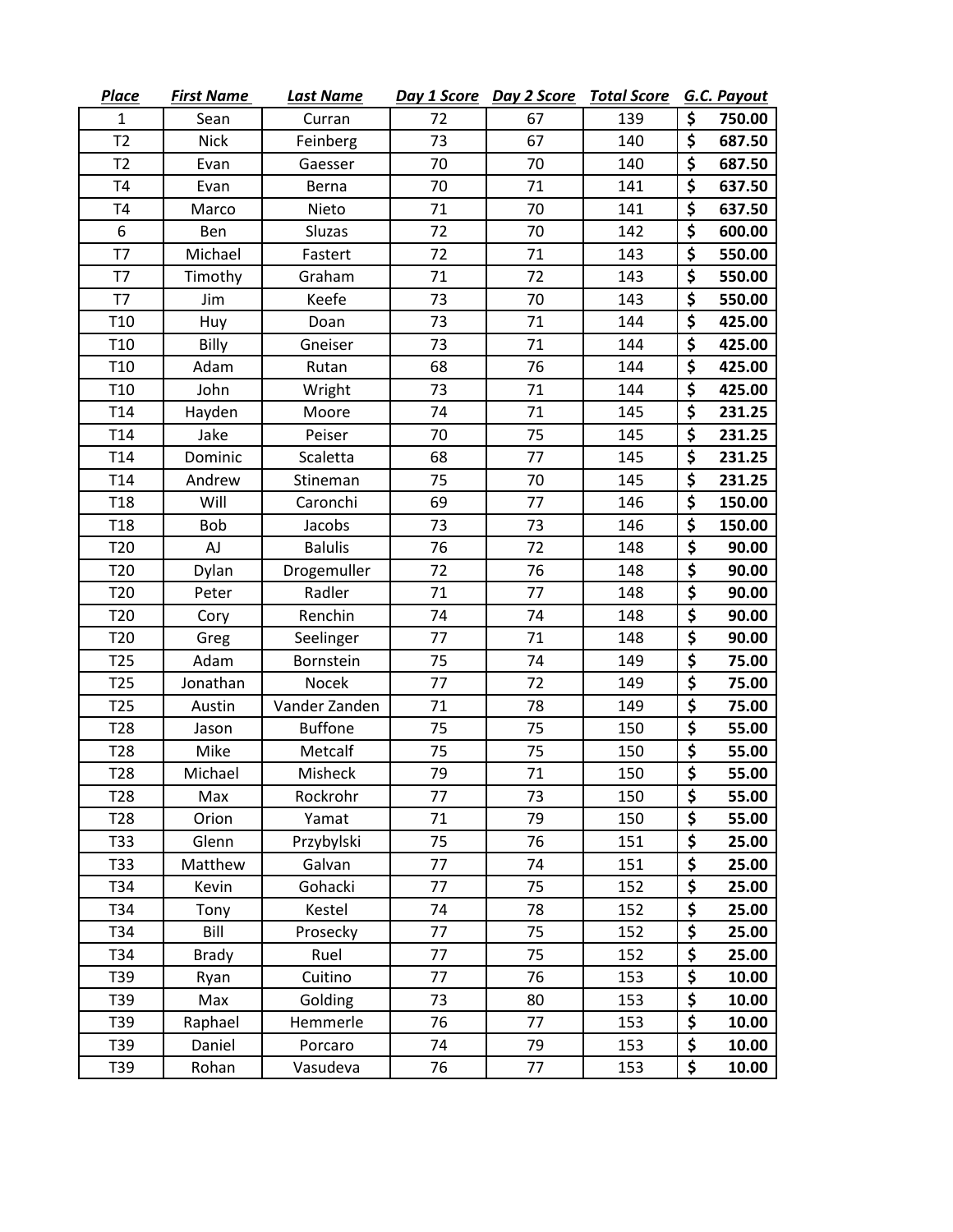| Jack         | Herget         | 76 | 78 | 154 |
|--------------|----------------|----|----|-----|
| Jacob        | Honath         | 74 | 80 | 154 |
| Anthony      | Accetura       | 80 | 75 | 155 |
| Jarrett      | Kreger         | 79 | 76 | 155 |
| Aren         | Boxleitner     | 77 | 79 | 156 |
| <b>Tres</b>  | Steffey        | 73 | 83 | 156 |
| Phil         | Whittles       | 77 | 79 | 156 |
| Troy         | Nason          | 77 | 80 | 157 |
| Matthew      | Frauendorff    | 82 | 76 | 158 |
| Mark         | Gabrione       | 81 | 77 | 158 |
| Sean         | Kelley         | 72 | 86 | 158 |
| J.F.         | LaFontaine     | 83 | 75 | 158 |
| Anthony      | Sambo          | 81 | 77 | 158 |
| Logan        | Brimberry      | 81 | 78 | 159 |
| Mitchell     | Mazzei         | 77 | 82 | 159 |
| Calvin       | Prest          | 74 | 85 | 159 |
| Daniel       | Raupp          | 79 | 80 | 159 |
| Chris        | Sabados        | 80 | 79 | 159 |
| William      | <b>Bruton</b>  | 76 | 84 | 160 |
| Tommy        | Gneiser        | 79 | 81 | 160 |
| Liam         | Shannon        | 83 | 77 | 160 |
| Phill        | Cipriani       | 84 | 77 | 161 |
| Dustin       | Hoffmeier      | 82 | 79 | 161 |
| Tommy        | Schaaf         | 82 | 79 | 161 |
| Tom          | Arduino        | 80 | 82 | 162 |
| Devyn        | <b>Boswell</b> | 79 | 83 | 162 |
| Chin         | Park           | 77 | 85 | 162 |
| Chris        | Petri          | 76 | 86 | 162 |
| Nathan       | Tomich         | 81 | 81 | 162 |
| Kyle         | Winters        | 81 | 81 | 162 |
| Gabe         | Aprati         | 81 | 82 | 163 |
| Anthony Jr.  | Calderone      | 83 | 80 | 163 |
| Lincoln      | Heberkorn      | 81 | 82 | 163 |
| Andrew       | Karr           | 85 | 78 | 163 |
| Daniel       | Sechrist       | 84 | 79 | 163 |
| Ben          | Shamberg       | 82 | 81 | 163 |
| <b>Brian</b> | Fisher         | 81 | 83 | 164 |
| Jaeyoung     | Yoon           | 82 | 82 | 164 |
| Mike         | McKenna        | 81 | 84 | 165 |
| Stephen      | Meyer          | 83 | 82 | 165 |
| Jim          | Waugh          | 87 | 78 | 165 |
| Joseph       | Schuman        | 80 | 87 | 167 |
| Truman       | Pope           | 87 | 81 | 168 |
| Bryan        | O'Connell      | 86 | 83 | 169 |
| Dave         | Stephens       | 84 | 85 | 169 |
| Luke         | Bannerman      | 86 | 87 | 173 |
| George       | Quall          | 89 | 85 | 174 |